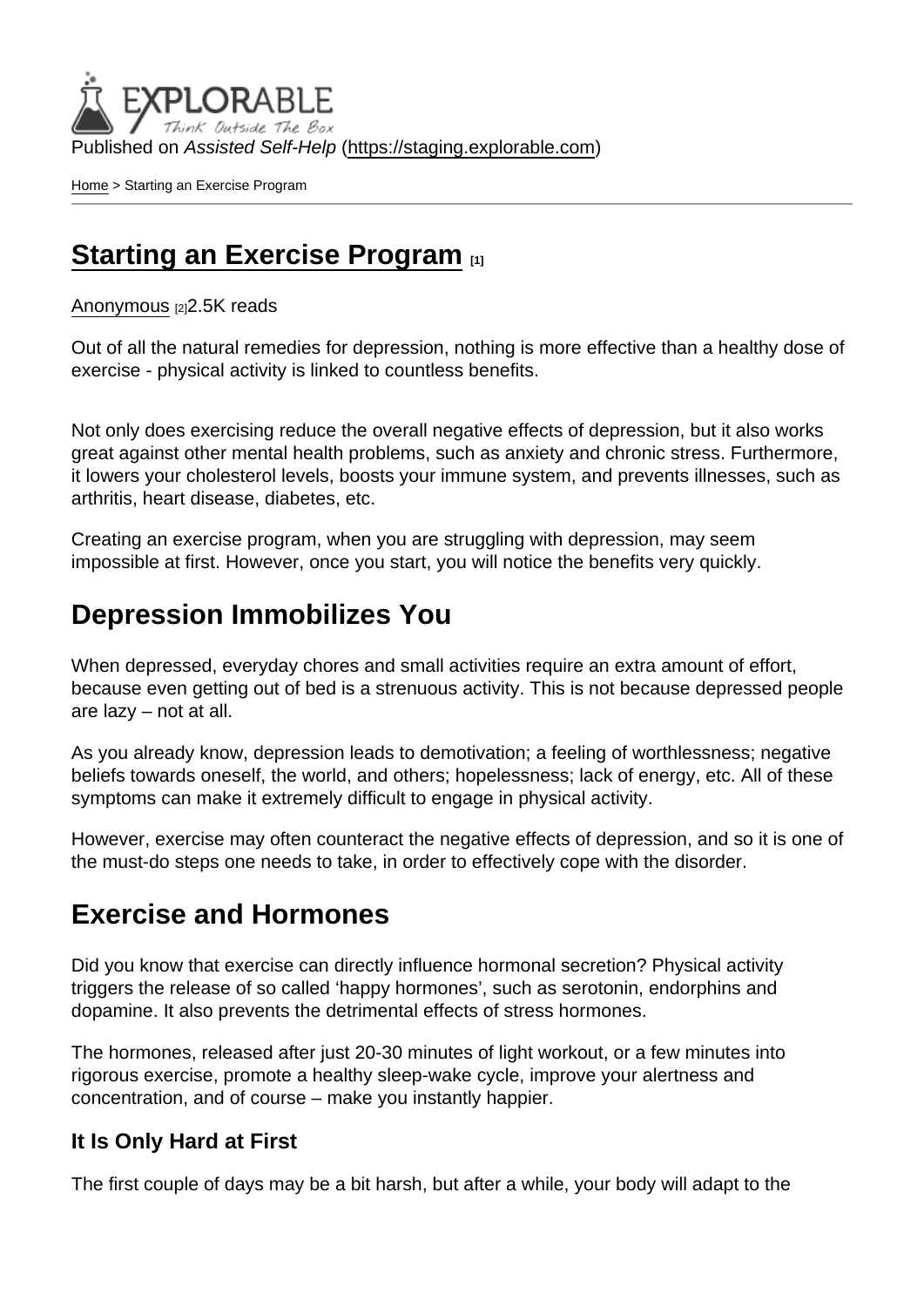change and your motivation will increase, so you'll want to exercise.

What is more, exercise improves your self-perception and provides feeling of accomplishment and gratification. These are crucial for someone struggling with depression, since they can serve at the light, at the end of the tunnel.

# **The 10 000-Step Program**

Even small efforts, such as walking, or completing household chores, can have a positive effect on your overall health and wellbeing. The World Health Organization recommends that adults should take about of 10 000 steps per day, which is about 8 km or approximately 5 miles.

There are plenty of fitness application for your phone, which can track your progress, by showing you the total number of steps, distance plus other relevant details about your daily physical activity.

## **Start Small**

Right now, it may seem as if engaging in so much physical activity would be impossible. However, plenty of people with a previously sedentary lifestyle have done it, and so can you.

Remember to start small and gradually work up to your 10 000 steps, or another goal. You can also make exercise fun, by striving to engage in physical activity your previously enjoyed, such as dancing.

Keep in mind that every step counts. Whether you're out shopping, or just spending a nice day in the park, as long as you keep walking, you are exercising.

# **The 30-Minute Workout**

In order to receive the full benefits of exercise, adults need at least 30-minutes of physical activity per day.

It doesn't have to be something painful, complicated or fancy. Keep it simple, by choosing light and fun options, such as riding a bike, doing squats and sit-ups at home, lightly jogging with your dog, etc.

Don't forget to take regular breaks and drink plenty of water. For instance, you can do 10 push-ups, followed by a 30 second break.

If you're a beginner, set the intervals according to your current physical condition. As your body slowly adapts to physical effort, you can gradually increase the amount of exercise per interval.

Last but not least, make sure you consult with your physician before starting a workout routine. A trainer at your local gym can also be of great help. He or she has probably worked with a lot of beginners, so there is no reason to feel self-conscious.